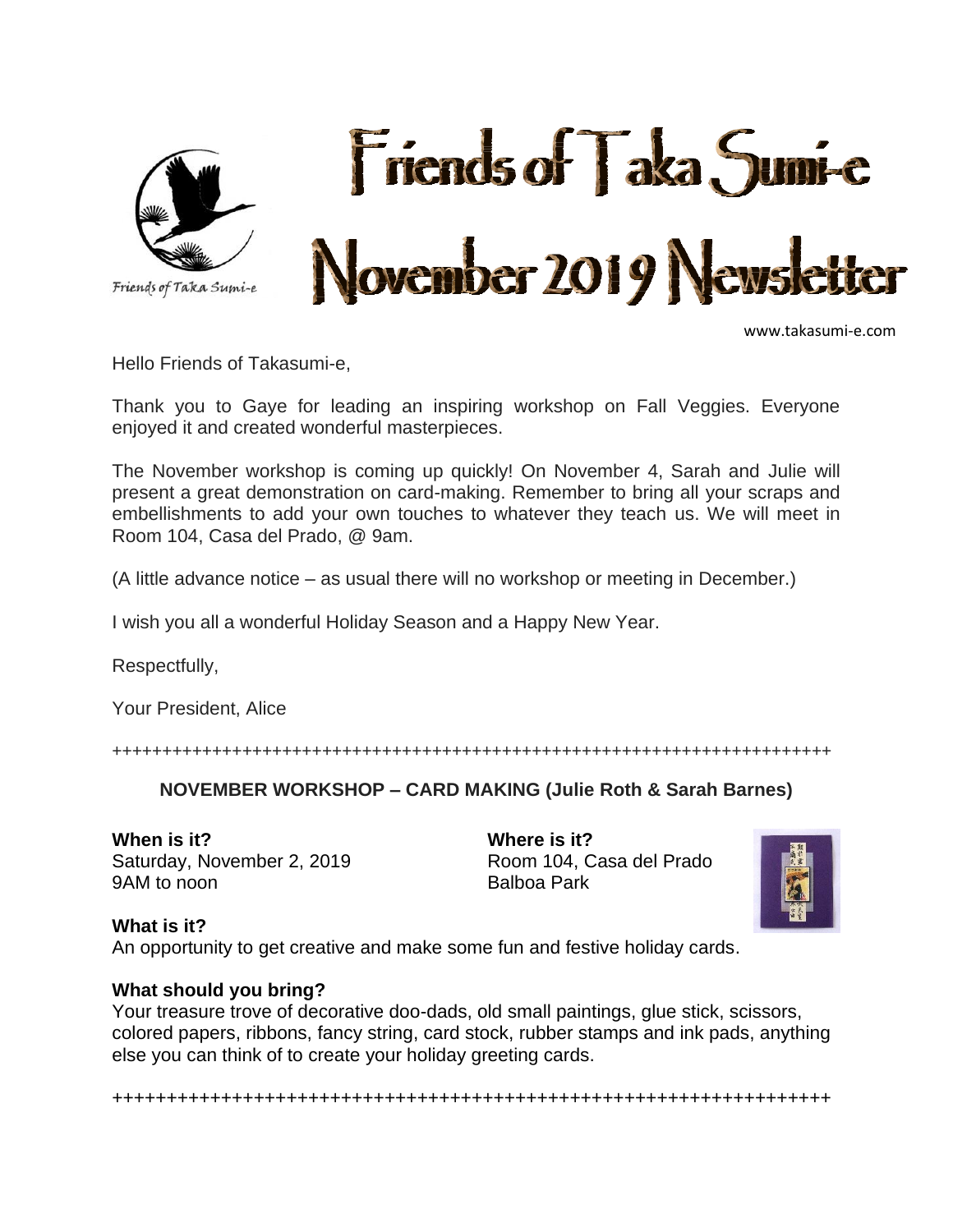# *Japanese Art Sale Friends of Taka Sumi-e & Washu Kai*



Washu Kai and Friends of Taka Sumi-e had a very successful first Sale on September 29<sup>th</sup> in the Plaza between the Junior Theater and Casa del Prado. Any number of folks passed through our well-placed tables to see what we had for sale and enjoyed Margie's husband, Robert's, flute music accompaniment. Many thanks to Sensei Tatsuko Sandin, for her hands-on experiential table; it brought lots of folks who wanted to have an opportunity to try sumi-e.

Each society even benefitted a little bit financially from this event and we're eagerly looking forward to next year's event. We hope we have others from each society who will want to participate.

++++++++++++++++++++++++++++++++++++++++++++++++++++++++++++++++++

# Membership – Reminder!!!!!

Membership renewal for the 2019/2020 Society Year is now **PAST DUE**.

Please go to the website [\(www.takasumi-e.com\)](http://www.takasumi-e.com/) **NOW**, download a membership form, complete it, and send it in with your \$20! If you have a friend who would like to join in the fun, please share a membership form with them. Pretty soon you won't receive this festive and informative newsletter and you'll miss out on all the fun!

++++++++++++++++++++++++++++++++++++++++++++++++++++++++++++++++++

# *Washu Kai 44th Annual Sumi-e Ten Art Exhibition*

Please see the attached flyer for Washu Kai's Art Exhibition. Let's support our sister organization and visit this lovely exhibition of Japanese Brush Painting and culture.

++++++++++++++++++++++++++++++++++++++++++++++++++++++++++++++++++

Stephanie Mast has a 2019 Show Disc to **LEND,** if anyone wants to download or copy it. Contact her at [finmanhamster01@yahoo.com](mailto:finmanhamster01@yahoo.com) if you are interested.

++++++++++++++++++++++++++++++++++++++++++++++++++++++++++++++++++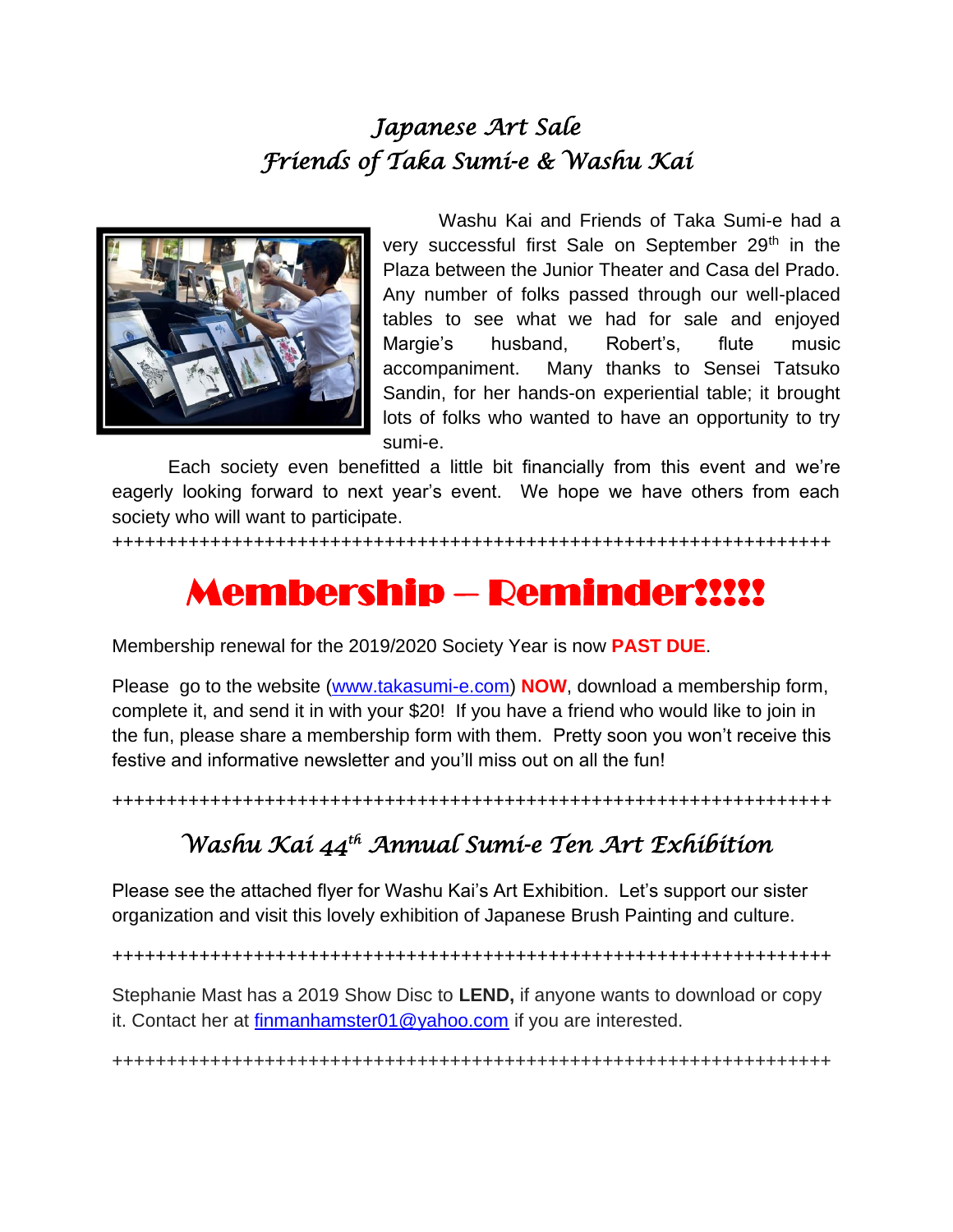# **FRAMES BACK IN STOCK AT IKEA!**

For those of us who have purchased 16"x20" frames from IKEA in the past, we remember that they were not in stock for some time. I was shopping there last week (in Mission Valley) and noticed that they are BACK IN STOCK! For those of you who don't know about these frames, they are some sort of wood composite in black with a 2" mat and faced in thin Plexiglas. The cost was somewhere between \$9.99 and \$12.99 depending on which style you purchased. The frames are not wired for hanging so you'll have to add that yourself. The frames came in several sizes but many of us have used the 16"x20" size so that is what I mention here.

++++++++++++++++++++++++++++++++++++++++++++++++++++++++++++++++++

# **MINUTES OF THE OCTOBER 5, 2019 MEETING**

The meeting was called to order at 12:00 pm by Vice President, Stephanie Mast.

The minutes of the September meeting were not presented.

The Treasurer's Report was presented by Stella Ting. The current Society Balance is \$4,061.15. Bookmarks were the new purchase.

There was a discussion of workshops. The following suggestions were made:

Papermaking; tones, tints & shades; masks (for The Show) on eggs; 3-ring circus; canvas mounting (Joe Cordova or Stephanie Mast?); a guest demonstrator from Washu Kai.

A short recap of the joint sale with Washu Kai was presented. The group netted over \$1,000; it was fun and it will be done again next year!

The Friends of Taka Sumi-e 2020 Exhibition March 21-22, 2020. Stephanie Mast, The Show coordinator, suggested that the Fashion Show be moved to Saturday and the Tea Ceremony be moved to Sunday, the thinking being that the Fashions that remained unsold would be available for the Fashion Show and it would be less complicated.

The meeting was adjourned at 12:15 pm

Respectfully submitted,

Gaye Lingley, Secretary

++++++++++++++++++++++++++++++++++++++++++++++++++++++++++++++++++